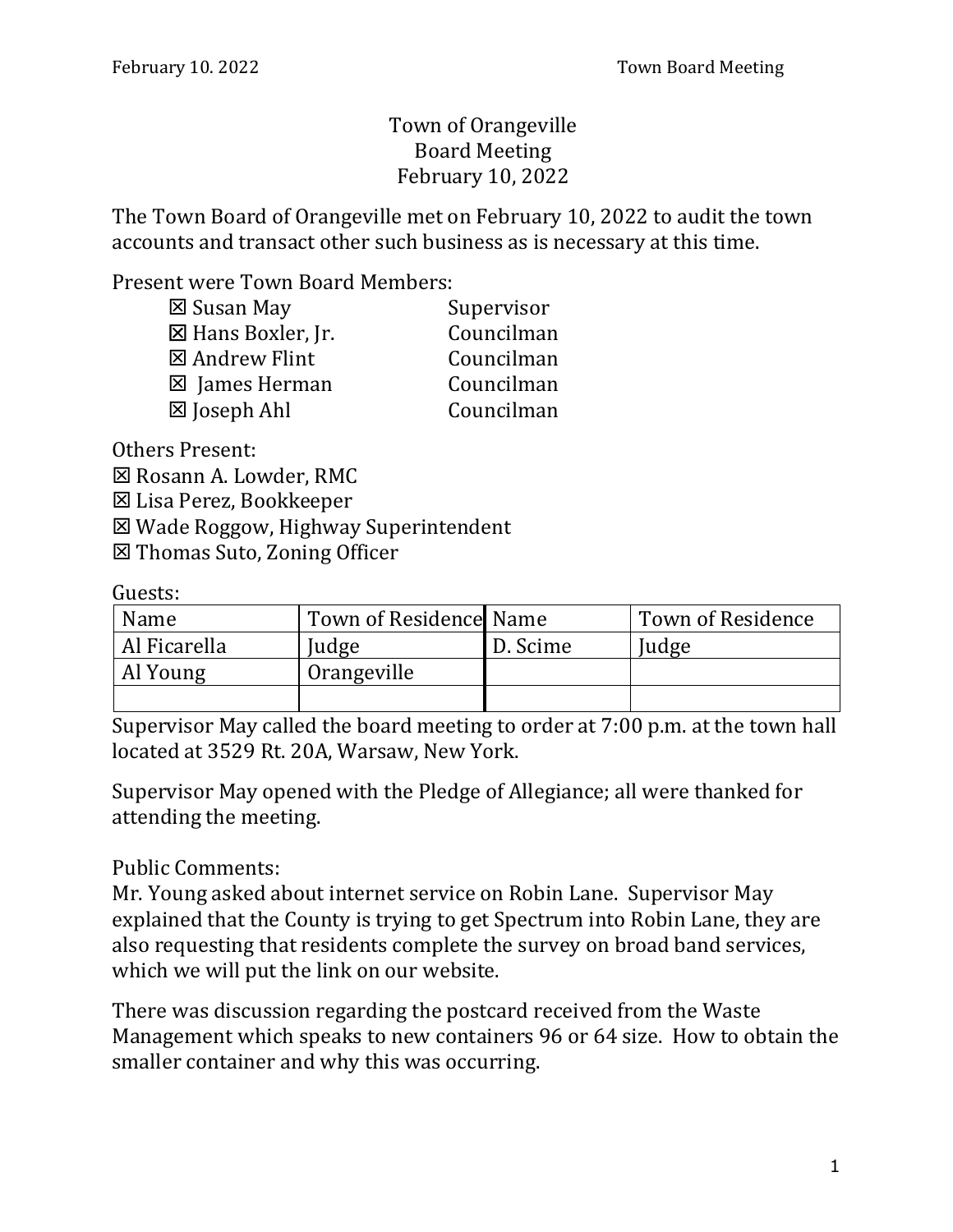Supervisor May requested a motion to approve the meeting minutes from January 13, 2022. On a motion from Mr. Ahl, seconded by Mr. Flint, to approve the minutes with a correction on page 5 (five) to say plow equipment – not truck. Ayes [4]  $\boxtimes$  May  $\boxtimes$  Boxler  $\boxtimes$  Flint  $\Box$  Herman  $\boxtimes$  Ahl. Noes [0] Carried Review of Justice Review:

The Town of Orangeville Court books were reviewed utilizing; appendix 10 Annual Checklist for Review of Justice Court Records; for Judge A. Ficarella and Judge D. Tozier Scime. The Town Board has resolved that the audit and review of the town of Orangeville's Court Books for their Judges has been completed for the year 2021. On a motion by Mr. Flint, second by Mr. Boxler. Ayes [4]  $\boxtimes$ May  $\boxtimes$  Boxler  $\boxtimes$  Flint  $\Box$  Herman  $\boxtimes$  Ahl. Noes [0] Carried

Supervisor May requested a motion to approve the Supervisors Report. A motion was made by Mr. Boxler, seconded by Mr. Flint to approve the Supervisor Report. Ayes [4]  $\boxtimes$  May  $\boxtimes$  Boxler  $\boxtimes$  Flint  $\Box$  Herman  $\boxtimes$  Ahl. Noes [0] Carried [Highway 3 lines are different]

Zoning Officer Report**:** We have one new zoning permit for the year already.

## Zoning Report

The Planning Board will meet and have a land separation and need to do a few more things for the WYCO request.

## Highway Superintendent Report: .

Have the county boom mover, mixed up 300 Ton of salt / 400 Ton of sand. Plowing non-stop, the truck – freight liner throwing codes p- change the box, 505 broke a spring and we added an extra leaf spring. There was discussion regarding the new garbage bins becoming an issues d/t their size with plowing.

Town Clerk Report: Our Town website visits for January 2022 were 660,it appears on the site that it was not counting visits for  $\frac{1}{2}$  of the month. The Towns total revenue for the month of January 2022 was \$320.00, \$260.00 for dog licenses, \$40.00 for Marriage license, and \$20.00 for Registrar. We had 4 new dog and l8 renewal licenses. To the general fund, \$144.50, Dogs were \$72.00, \$35.00 late fees, \$17.50 for NYS marriage, and \$20.00 for registrar. We disbursed \$125.00 to Wyoming County, \$28.00 to Ag and Markets for dogs, and \$22.50 to NYSDOH.

Review and approval of the following Policies: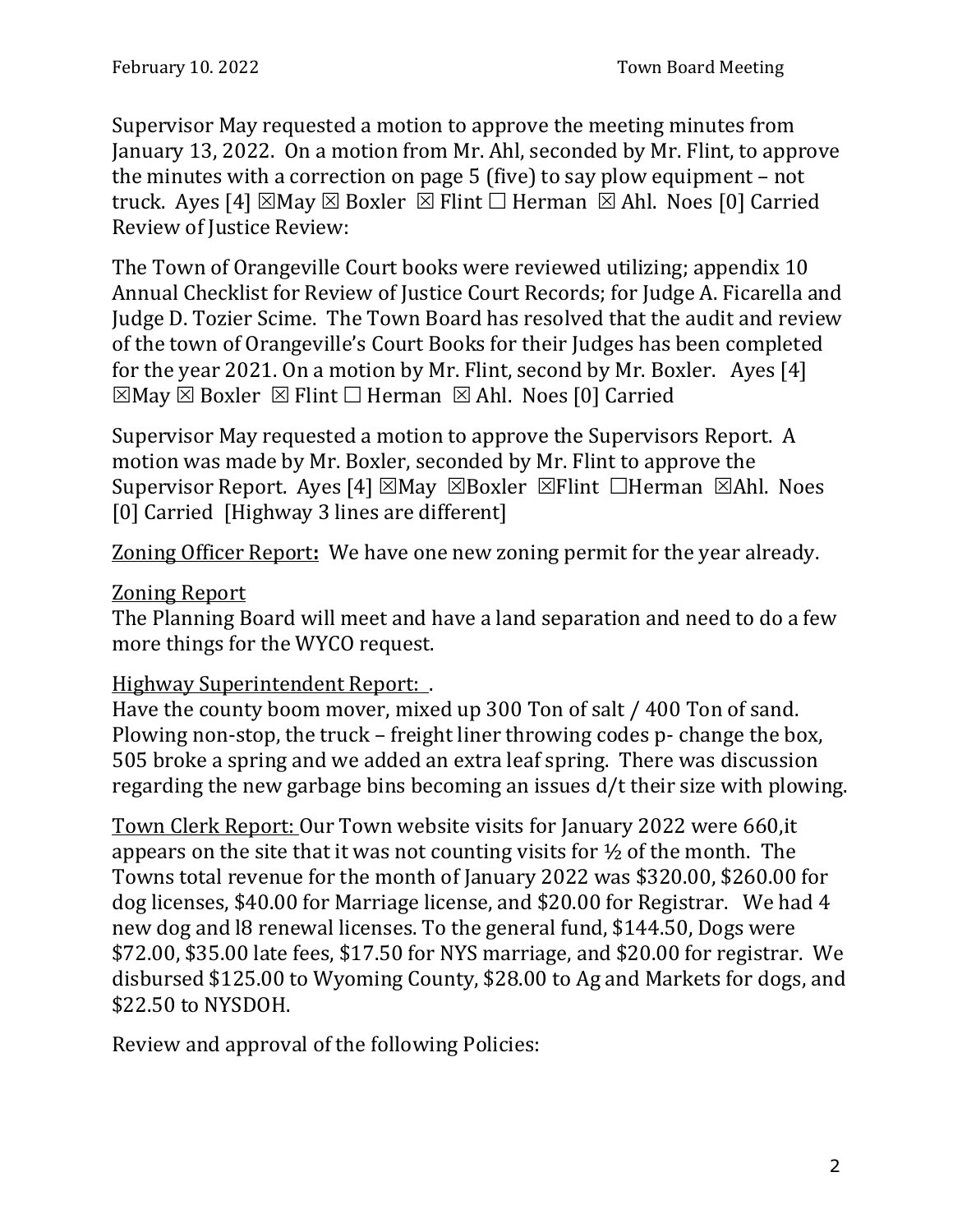- Purchasing Policy On a motion by Mr. Flint, seconded by Mr. Ahl to approve the purchasing policy. [4]  $\boxtimes$  May  $\boxtimes$  Boxler  $\boxtimes$  Flint  $\Box$  Herman  $\boxtimes$ Ahl. Noes [0] Carried
- Emergency Plan On a motion by Mr. Boxler, seconded by Mr. Flint to approve the Emergency Plan. [4]  $\boxtimes$  May  $\boxtimes$  Boxler  $\boxtimes$  Flint  $\Box$  Herman  $\boxtimes$ Ahl. Noes [0] Carried
- Sexual Harassment Policy On a motion by Mr. Flint, seconded by Mr. Ahl to approve the policy. [4]  $\boxtimes$  May  $\boxtimes$  Boxler  $\boxtimes$  Flint  $\Box$  Herman  $\boxtimes$  Ahl. Noes [0] Carried
- Ethics Policy On a motion by Mr. Ahl, seconded by Mr. Flint, to approve the Ethics Policy. [4]  $\boxtimes$  May  $\boxtimes$  Boxler  $\boxtimes$  Flint  $\Box$  Herman  $\boxtimes$  Ahl. Noes [0] Carried
- Petty Cash Policy On a motion by Mr. Boxler, seconded by Mr. Flint to approve the policy. [4]  $\boxtimes$  May  $\boxtimes$  Boxler  $\boxtimes$  Flint  $\Box$  Herman  $\boxtimes$  Ahl. Noes [0] Carried
- Fund Balance Policy On a motion by Mr. Boxer, seconded by Mr. Flint to approve the policy. [4]  $\boxtimes$  May  $\boxtimes$  Boxler  $\boxtimes$  Flint  $\Box$  Herman  $\boxtimes$  Ahl. Noes [0] Carried

Supervisor May requested a motion to approve the 2021 Highway Fund Bills: **Amended** - Abstract #14 Vouchers #231 totaling \$8.40. A motion was made by Mr. Flint, seconded by Mr. Boxler to approve the payment of the Amended Highway Fund bills. Ayes [5]  $\boxtimes$  May  $\boxtimes$  Boxler  $\boxtimes$  Flint  $\boxtimes$  Herman  $\boxtimes$  Ahl. Noes [0] Carried

Supervisor May requested a motion to approve the 2021 General Fund Bills: **Amended** - Abstract #14 Vouchers #259 totaling \$472.45. A motion was made by Mr. Flint, seconded by Mr. Boxler to approve the payment of the Amended General Fund bills. Ayes [5]  $\boxtimes$ May  $\boxtimes$ Boxler  $\boxtimes$ Flint  $\boxtimes$ Herman  $\boxtimes$ Ahl. Noes [0] Carried

Supervisor May requested a motion to approve the 2022 Highway Fund Bills: **Amended** - Abstract #1 Vouchers #7 totaling \$93.75. A motion was made by Mr. Flint, seconded by Mr. Boxler to approve the payment of the Amended Highway Fund bills. Ayes [5]  $\boxtimes$  May  $\boxtimes$  Boxler  $\boxtimes$  Flint  $\boxtimes$  Herman  $\boxtimes$  Ahl. Noes [0] Carried

Supervisor May requested a motion to approve the 2022 Highway Fund Bills: Abstract #2 Vouchers #8 through 24 totaling \$55,338.66. A motion was made